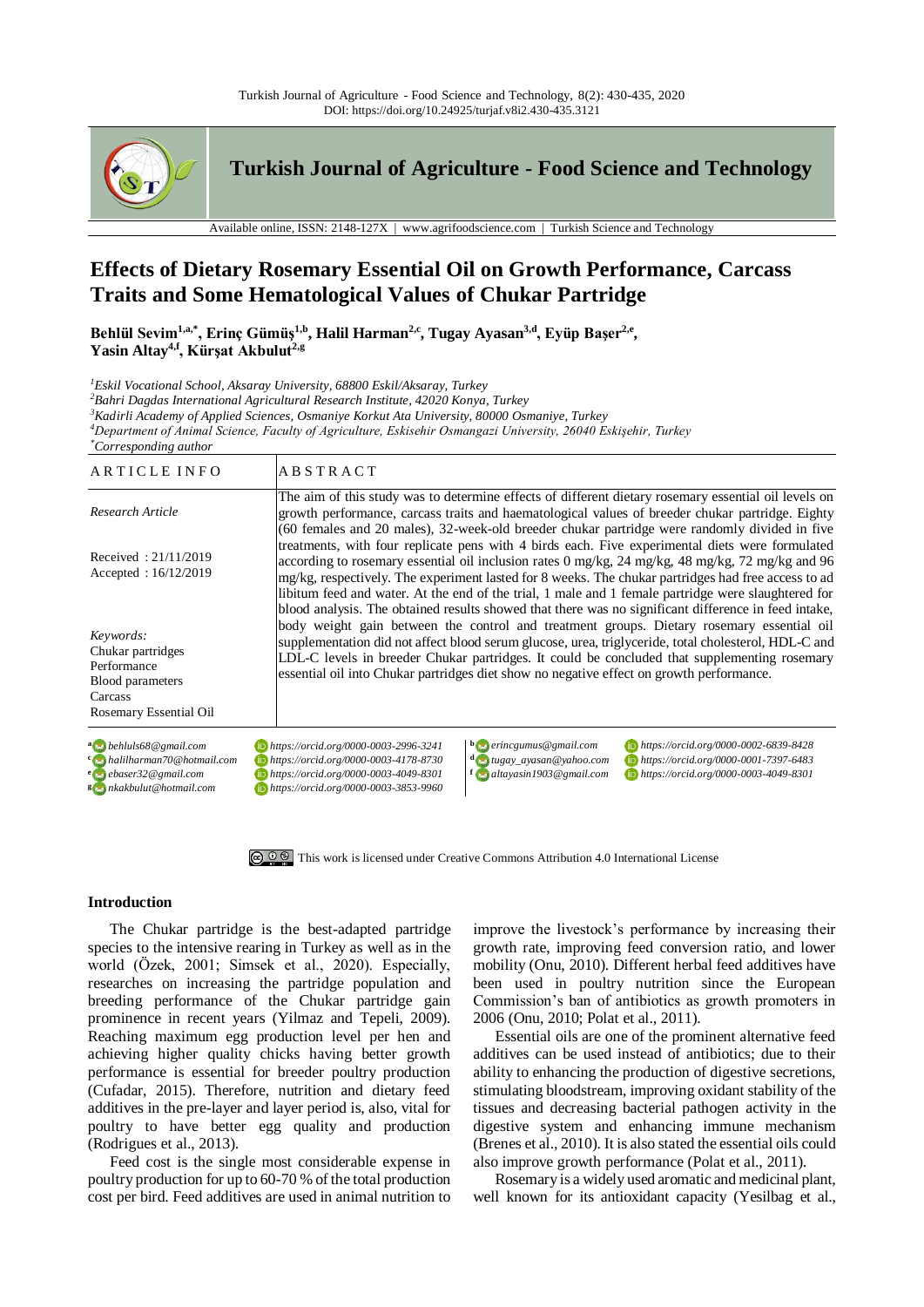2011). Apart from the antioxidant effect, several studies have shown that rosemary volatile oil has a positive effect on the performance of broilers (Yesilbag et al., 2011), laying hens (Torki et al., 2018) and quails (Ciftçi et al., 2013).

Buğdaycı and Ergün (2011) reported 200 mg/kg rosemary essential oil supplementation in broiler diets caused a decrease in feed intake; besides some researchers studied effects of different levels of fennel and rosemary essential oils (125, 200, 250, 500 ppm) on performance and antioxidant properties (Çiftçi et al., 2013; Türk et al., 2016). Gharejanloo et al. (2017) observed no beneficial effect of addition of rosemary and turmeric essential oil; though, they stated this feed additives had great potential to enhance breast meat oxidative stability. Yesilbag (2018), reported rosemary and fennel essential oils could be used as natural feed additives to improve performance and egg quality in quail diets.

Although there have been many studies effects of rosemary products on broiler, laying and quail performance, the information on chukar partridge has been minimal. This study aimed to investigate the effect of rosemary essential oil on performance, haematological values, and blood hormone levels of breeder Chukar partridges in the pre-layer phase.

# **Materials and Methods**

The study was conducted on 60 females and 20 males, a total number of 80, 32-week-old Chukar partridges. The Chukar partridges obtained from Bahri Dagdas International Agricultural Research Institute, Konya, Turkey. The Chukar partridges were weight between 2.000–2.150 g and randomly separated to a control and 4 experimental groups (16 in each). Each group were separated to 4 replicates of 3 females and 1 male Chukar partridges. The animals were kept in a windowed poultry house with light regimen of 12-hour light and 12-hour dark. Feed and water were offered as *ad libitum*. The experiment lasted 8 weeks. The initial weight (g), final weight (g), feed intake (g feed/bird/day), blood parameters, and carcass characteristics were determined.

The basal diet of the study was provided from a local feed mill (Table 1). It was formulated to be isocaloric and isonitrogenous and meet all nutritional requirements (NRC, 1994). No antioxidant was given to the birds in the control group except the vitamin E and selenium in vitamin-mineral premix. The treatment groups were given the same basal diet, with supplementation of 24, 48, 72 and 96 mg/kg rosemary essential oil, respectively. The levels of the essential oil added to the feed were determined from a previous research conducted in broilers (Alçiçek et al., 2004). Rosemary essential oil was purchased from a local medical company (Ecodab-İnan Agricultural Products) (Table 2).

Birds were weighed at the start and the end of the study. Feed intake was recorded at the end of the research.  $56<sup>th</sup>$ day of the experiment, 1 male and 1 female bird from each cage (30 partridges total) were selected and killed after determining live weight of the birds. The Chukar partridge carcasses were dissected according to the method outlined by Jones (1984). During the process, carcass, liver, heart and gizzard weights were determined as absolute and relative to live weight.

Six ml blood was drawn from jugular vein of the slaughtered animals to determinate blood parameters. Blood samples were collected to the vacuumed test tubes and centrifuged at 5.000 g for 10 min at room temperature to separate serum and. The serum samples were analyzed immediately for glucose (mg/dL), urea (mg/dL), triglycerides (mg/dL), cholesterol (mg/dL), high-density lipoprotein cholestrol (HDL-C) (mg/dL) and low-density of lipoprotein cholesterol (LDL-C) (mg/dL) by an Architect C8000 Automatic Biochemical Analyzer (Abbott, Inc., Chicago, IL) using standard commercial kits of the same company.

Table 1. The ingredients and chemical composition of experimental diet.

| Ingredients                         | $\%$   |
|-------------------------------------|--------|
| Maize                               | 51.50  |
| Barley                              | 11.00  |
| Soybean meal (47% CP)               | 24.50  |
| Vegetable oil                       | 2.30   |
| Limestone                           | 8.25   |
| Dicalcium phosphate                 | 1.75   |
| Salt                                | 0.35   |
| Vitamin-Mineral Premix <sup>1</sup> | 0.25   |
| DL-methionine                       | 0.10   |
| Total                               | 100.00 |
| Calculated nutrient concentration   |        |
| ME (Kcal / kg)                      | 2756   |
| $CP\%$                              | 16.55  |
| Calcium %                           | 3.50   |
| Available phosphorus %              | 0.41   |
| Lysine %                            | 0.89   |
| Methionine %                        | 0.35   |
| Methionine + Cystine $%$            | 0.60   |

<sup>1</sup>Premix provided the following per kg of diet:Vitamin A: 8.800 IU, vitamin D3: 2.200 IU, vitamin E: 11 mg, nicotinic acid: 44 mg, Cal-DPantotenat: 8.8 mg, riboflavin: 4.4 mg, thiamine: 2.5 mg, vitamin B12: 6.6 mg, folic acid: 1 mg, D-Biotin: 0.11 mg, colin: 220 mg, Mn: 80 mg, Cu: 5 mg, Fe: 60 mg, Zn: 60 mg, Co: 0.20 mg, iodine: 1 mg, Se: 0.15 mg

Table 2. Active components of rosemary essential oil used in the study

| Active components      | $\%$   |
|------------------------|--------|
| 1,8 Cineol             | 36.73  |
| $\alpha$ -Pinen        | 18.17  |
| <b>Borneol</b>         | 6.51   |
| Camphor                | 9.10   |
| Camphene               | 4.28   |
| Para Cymen             | 2.95   |
| Verbenene              | 2.11   |
| Terpinone              | 2.10   |
| Mirsene                | 1.60   |
| $\beta$ -Pinen         | 1.10   |
| Limonene               | 3.84   |
| Trans Caryophyilene    | 4.16   |
| Linalool               | 2,11   |
| $\alpha$ -Terpineol    | 2.04   |
| $\beta$ -Myrcene       | 1.65   |
| Bornylacetate          | 1.29   |
| Delta 3 Carene         | 0.90   |
| Terpinen-4-ol          | 0.78   |
| Pinocamphon (Cis/Tris) | 0.69   |
| Total                  | 100.00 |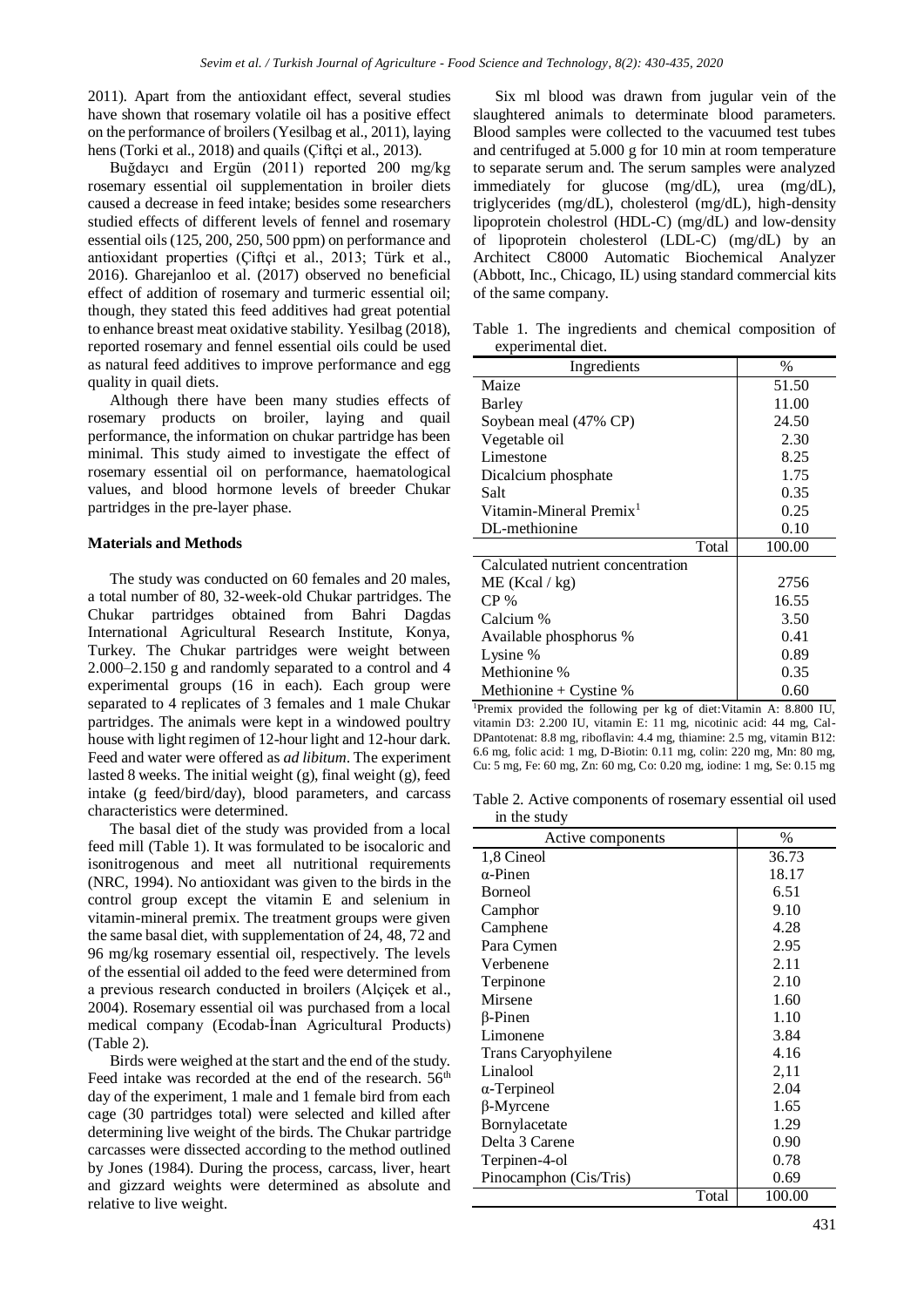The data were subjected to GLM (General Linear Model) procedure of the statistical package program was applied (SAS Institute, 2011). All data were given as mean ± standard error, and the differences between means were shown by Duncan Multiple Comparison Test at 5% significance level.

# **Results**

The effect of dietary different levels of rosemary essential oil on the performance in Chukar partridges are given in Table 3. In the present study, increasing dietary levels of rosemary essential oil had no effect on final body weight and feed intake in chukar partridge (P>0.05).

As shown in Table 4, dietary supplementation rosemary essential oil did not differ between groups significantly on slaughter weight, carcass weight, carcass yield, organ weights and yields (P>0.05) yet, it was found that the effect of sex on carcass weight, heart weight, percent of liver and gizzard were statistically significant  $(P<0.05)$ .

No significant differences observed between control and treatment groups for serum glucose, triglycerides, urea, LDL-cholesterol levels in the present study (P>0.05) (Table 5). On the other hand, the effect of sex on total cholesterol, triglyceride, HDL-cholesterol was significant in current study  $(P<0.05)$ .

# **Discussion**

Basic phenolic components of rosemary oil that was used in current study were detected as 1,8-cineole (%36.7) and α-Pinene (%18.1) (Table 2). Yesilbag et al. (2012) also reported the basic components of the rosemary essential oil that was used in the study were 1,8-cineole (%43.96) and α-Pinene (%25.33).

In the present study, dietary supplementation of rosemary essential oil had no effect on feed intake in chukar partridge. Similarly, body weights did not differ significantly between animals whose body weights were between 2047 to 2103 g in the beginning of the experiment.

Table 3. The effect of dietary different levels of rosemary essential oils on the performance in Chukar partridges

| <b>Parameters</b>      | Dietary rosemary essential oil supplementation (ppm/kg/day) |                   |                    |                    |                    |         |  |
|------------------------|-------------------------------------------------------------|-------------------|--------------------|--------------------|--------------------|---------|--|
|                        | Control (0 ppm)                                             | 24 ppm            | 48 ppm             | 72 ppm             | 96 ppm             | P Value |  |
| Initial body weight, g | $2075.0 \pm 22.8^*$                                         | $2100.0 \pm 21.6$ | $2054.5 \pm 31.9$  | $2047.0 \pm 16.4$  | $2103.5\pm15.6$    | 0.311   |  |
| Final body weight, g   | $1872.5 \pm 24.1$                                           | $1973.3 \pm 57.7$ | $1884.0\pm34.6$    | $1852.3 \pm 17.0$  | $1873.3 \pm 61.0$  | 0.340   |  |
| Feed intake, g         | $5644.0 \pm 124.0$                                          | $5170.3\pm87.4$   | $5237.0 \pm 126.0$ | $5394.0 \pm 269.0$ | $5180.0 \pm 113.0$ | 0.224   |  |
| $*P>0.05$              |                                                             |                   |                    |                    |                    |         |  |

Table 4. The effect of dietary different levels of rosemary essential oils on the carcass parameters in Chukar partridges

| Parameters             | <b>Sex</b>            | Dietary rosemary essential oil supplementation (ppm/kg/day) |                           |                      |                            |                            |                                |
|------------------------|-----------------------|-------------------------------------------------------------|---------------------------|----------------------|----------------------------|----------------------------|--------------------------------|
|                        |                       | Control $(0 ppm)$                                           | 24 ppm                    | 48 ppm               | 72 ppm                     | 96 ppm                     | Mean±SE                        |
| Slaughter<br>weight, g | $\mathbf{F}$          | 466.50±13.70                                                | 492.50±25.10              | 439.25±7.42          | $433.75 \pm 3.35$          | 455.25±9.01                | 457.45±7.33 <sup>b</sup>       |
|                        | M                     | 547.50±13.10                                                | 558.80±21.60              | 522.30±14.20         | 554.30±17.20               | 525.00±10.80               | 541.55±7.18 <sup>a</sup>       |
|                        | $\mathsf R$           | $507.00 \pm 17.60$ <sup>ab</sup>                            | 525.60±19.80 <sup>a</sup> | $480.80 \pm 17.30^b$ | 494.00±24.20 <sup>ab</sup> | 490.10±14.70 <sup>ab</sup> |                                |
|                        | $\mathbf{F}$          | $357.90\pm11.60$                                            | 370.10±32.30              | $337.75 \pm 8.81$    | $338.24 \pm 4.33$          | 359.87±3.96                | $352.79 \pm 7.03^b$            |
| Carcass                | M                     | 425.70±12.10                                                | 417.10±27.90              | $406.10 \pm 11.10$   | 435.00±15.80               | 401.99±8.02                | $417.16 \pm 7.13$ <sup>a</sup> |
| weight, g              | $\mathbf R$           | 391.80±15.00                                                | 393.60±21.70              | 371.90±14.50         | 386.60±19.80               | 380.93±8.97                |                                |
|                        | $\overline{F}$        | 76.72±0.70                                                  | 74.70±3.07                | 76.87±1.12           | 77.97±0.47                 | 79.09±0.75                 | 77.07±0.70                     |
| Carcass yield          | M                     | $77.73 \pm 0.71$                                            | 74.57±3.44                | $77.77 \pm 0.25$     | 78.44±0.42                 | 76.57±0.34                 | $77.02 \pm 0.71$               |
| (% )                   | $\overline{\text{R}}$ | $77.23 \pm 0.50$                                            | 74.63±2.14                | $77.32 \pm 0.56$     | 78.21±0.30                 | $77.83 \pm 0.61$           |                                |
| Heard weight,          | $\overline{F}$        | $1.99 \pm 0.14$                                             | $2.02 \pm 0.22$           | $2.22 \pm 0.06$      | $1.97 \pm 0.20$            | $2.19\pm0.10$              | $2.08 \pm 0.07^b$              |
|                        | M                     | $2.25 \pm 0.06$                                             | $2.43\pm0.12$             | $2.22 \pm 0.07$      | $2.31 \pm 0.12$            | $2.40\pm0.06$              | $2.32 \pm 0.04^a$              |
| g                      | $\mathbb{R}$          | $2.12 \pm 0.09$                                             | $2.22 \pm 0.14$           | $2.22 \pm 0.04$      | $2.14\pm0.13$              | $2.29 \pm 0.07$            |                                |
|                        | $\overline{F}$        | $0.43 \pm 0.04$                                             | $0.41 \pm 0.03$           | $0.51 \pm 0.02$      | $0.45 \pm 0.04$            | $0.48 \pm 0.03$            | $0.46 \pm 0.02$                |
| Heart yield            | M                     | $0.41 \pm 0.02$                                             | $0.44\pm0.03$             | $0.43 \pm 0.01$      | $0.42 \pm 0.03$            | $0.46 \pm 0.01$            | $0.43 \pm 0.01$                |
| (% )                   | $\overline{\text{R}}$ | $0.42 \pm 0.02$                                             | $0.42 \pm 0.02$           | $0.47 \pm 0.02$      | $0.44 \pm 0.02$            | $0.47 \pm 0.02$            |                                |
|                        | $\mathbf{F}$          | $6.01 \pm 0.36$                                             | $5.82 \pm 0.79$           | $5.77 \pm 0.68$      | $5.49\pm0.12$              | $5.68 \pm 0.47$            | $5.75 \pm 0.22$                |
| Liver weight,<br>g     | M                     | $6.38 \pm 0.30$                                             | $5.60 \pm 0.68$           | $5.96 \pm 0.28$      | $6.19 \pm 0.18$            | $6.11 \pm 0.16$            | $6.05 \pm 0.16$                |
|                        | $\mathbf R$           | $6.20 \pm 0.23$                                             | $5.71 \pm 0.48$           | $5.86 \pm 0.34$      | $5.84 \pm 0.17$            | $5.90 \pm 0.25$            |                                |
| Liver yield<br>(% )    | $\overline{F}$        | $1.29 \pm 0.08$                                             | $1.17 \pm 0.12$           | $1.32 \pm 0.16$      | $1.26 \pm 0.02$            | $1.25 \pm 0.12$            | $1.26 \pm 0.05^a$              |
|                        | M                     | $1.17 \pm 0.08$                                             | $0.10 \pm 0.11$           | $1.14 \pm 0.07$      | $1.12\pm0.04$              | $1.16 \pm 0.02$            | $1.12 \pm 0.03^b$              |
|                        | $\mathbb{R}$          | $1.23 \pm 0.06$                                             | $1.09 \pm 0.08$           | $1.23 \pm 0.09$      | $1.20 \pm 0.03$            | $1.21 \pm 0.06$            |                                |
| Gizzard                | F                     | $8.76 \pm 0.47$                                             | $8.21 \pm 0.78$           | $8.25 \pm 0.44$      | $7.72 \pm 0.48$            | $7.94 \pm 0.43$            | $8.18 \pm 0.23$                |
| weight, g              | M                     | $8.32 \pm 0.49$                                             | $8.03 \pm 0.32$           | $8.04 \pm 0.33$      | $8.44 \pm 0.33$            | $9.11 \pm 0.99$            | $8.39 \pm 0.24$                |
|                        | $\mathbb{R}$          | $8.54 \pm 0.32$                                             | $8.12 \pm 0.39$           | $8.14 \pm 0.26$      | $8.08 \pm 0.30$            | $8.53 \pm 0.55$            |                                |
| Gizzard yield<br>(% )  | $\overline{F}$        | $1.89 \pm 0.14$                                             | $1.66 \pm 0.08$           | $1.88 \pm 0.08$      | $1.78 \pm 0.12$            | $1.75 \pm 0.13$            | $1.79 \pm 0.05^{\text{a}}$     |
|                        | M                     | $1.52 \pm 0.06$                                             | $1.44 \pm 0.06$           | $1.54 \pm 0.05$      | $1.52 \pm 0.04$            | $1.74 \pm 0.19$            | $1.55 \pm 0.05^b$              |
|                        | $\overline{\text{R}}$ | $1.70 \pm 0.10$                                             | $1.55 \pm 0.06$           | $1.71 \pm 0.08$      | $1.65 \pm 0.08$            | $1.74 \pm 0.11$            |                                |

F: Female; M: Male; R: Rosemary Mean±SE; \*P<0.05; a,ab,b)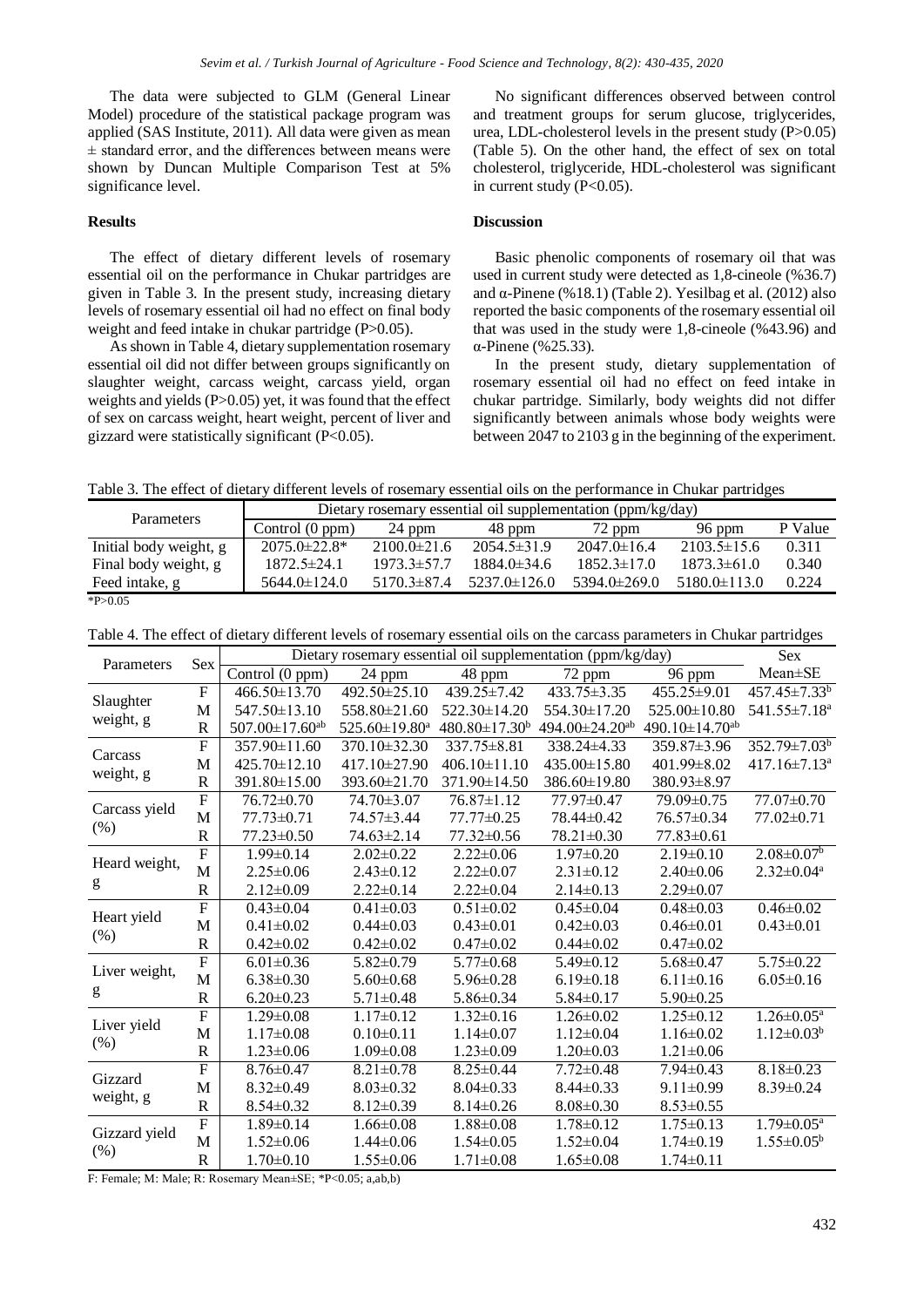| Parameters              |              | Dietary rosemary essential oil supplementation (ppm/kg/day) |                    |                    |                    |                    |                          |
|-------------------------|--------------|-------------------------------------------------------------|--------------------|--------------------|--------------------|--------------------|--------------------------|
|                         | <b>Sex</b>   | Control (0 ppm)                                             | 24 ppm             | 48 ppm             | 72 ppm             | 96 ppm             | $Mean \pm SE$            |
| Glucose<br>(mg/dL)      | $\mathbf{F}$ | $426.00 \pm 9.30$                                           | $409.00 \pm 18.80$ | $406.30 \pm 13.40$ | 387.00±17.80       | $401.30 \pm 33.10$ | $406.05 \pm 8.50$        |
|                         | M            | 384.00±6.23                                                 | $435.40 \pm 9.21$  | $425.50\pm35.60$   | $423.80 \pm 22.80$ | 369.30±10.90       | $408.90\pm9.68$          |
|                         | R            | $405.00\pm9.48$                                             | $422.20 \pm 10.8$  | $415.9 \pm 18.00$  | $405.40 \pm 15.10$ | 385.30±17.20       |                          |
|                         | $\mathbf{F}$ | $3.75 \pm 0.75$                                             | $3.60 \pm 0.87$    | $3.75 \pm 0.85$    | $4.25 \pm 0.63$    | $4.25 \pm 0.48$    | $3.91 \pm 0.31$          |
| Urea $(mg/dL)$          | М            | $4.50 \pm 0.65$                                             | $4.80 \pm 0.37$    | $3.00 \pm 0.41$    | $4.75 \pm 0.75$    | $5.25 \pm 0.48$    | $4.48 \pm 0.27$          |
|                         | R            | $4.13 \pm 0.48$                                             | $4.20 \pm 0.49$    | $3.38 \pm 0.46$    | $4.50 \pm 0.46$    | $4.75 \pm 0.37$    |                          |
| Triglyceride<br>(mg/dL) | $F_{\rm}$    | $80.75 \pm 6.18$                                            | 125.00±60.00       | 113.50±44.20       | 77.25 ± 8.08       | 78.50±7.82         | 96.40±15.90              |
|                         | М            | $62.25 \pm 3.71$                                            | $75.60\pm5.84$     | $75.30 \pm 11.80$  | $73.00 \pm 7.15$   | $62.25 \pm 3.54$   | $69.95 \pm 3.11$         |
|                         | R            | 71.50±4.83                                                  | $100.30 \pm 29.60$ | 94.40±22.40        | $75.13 \pm 5.06$   | $70.38 \pm 5.02$   |                          |
| Total                   | $\mathbf{F}$ | 174.50±21.40                                                | $161.40\pm27.70$   | 185.80±28.60       | 195.00±7.45        | 212.00±16.00       | $184.57 \pm 9.87^b$      |
| Cholesterol             | M            | 189.80±13.50                                                | $228.00\pm16.20$   | 213.80±12.00       | $235.30 \pm 10.30$ | 212.30±21.30       | $216.38 \pm 7.06^a$      |
| (mg/dL)                 | R            | $182.10 \pm 12.10$                                          | $194.70 \pm 18.80$ | 199.80±15.30       | $215.13\pm9.61$    | $212.10 \pm 12.30$ |                          |
| HDL-C<br>(mg/dL)        | $\mathbf{F}$ | $121.80 \pm 13.20$                                          | $103.20 \pm 18.40$ | $117.50 \pm 22.50$ | $139.50\pm0.50$    | $135.00\pm5.00$    | $122.43 \pm 6.72^b$      |
|                         | M            | $133.00\pm4.12$                                             | $140.00 \pm 0.00$  | $139.00 \pm 1.00$  | $140.00\pm0.00$    | $140.00\pm0.00$    | 138.48±0.94 <sup>a</sup> |
|                         | R            | 127.38±6.75                                                 | $121.60 \pm 10.60$ | 128.30±11.20       | 139.75±0.25        | $137.50 \pm 2.50$  |                          |
| LDL-C<br>(mg/dL)        | $\mathbf{F}$ | $30.75 \pm 4.29$                                            | $31.40 \pm 7.28$   | $32.00 \pm 5.90$   | $30.00 \pm 2.94$   | 35.00±2.12         | $31.81 \pm 2.14$         |
|                         | M            | $32.50 \pm 3.23$                                            | $34.00\pm3.86$     | $32.00 \pm 3.81$   | $39.50 \pm 2.99$   | 35.00±7.49         | 34.57±1.90               |
|                         | R            | $31.63 \pm 2.51$                                            | $32.70 \pm 3.91$   | $32.00 \pm 3.25$   | $34.75 \pm 2.64$   | $35.00\pm3.61$     |                          |

Table 5. The effect of dietary different levels of rosemary essential oils oil on some blood biochemical parameters of the Chukar Partridges

F: Female; M: Male; R: Rosemary Mean±SE; (\*P<0.05; a,b)

Similar to our findings, Florou-Paneri et al. (2006) reported dietary supplementation of rosemary at a concentration of 10 g/kg did not affect feed intake significantly in layers; Yesilbag et al. (2011) didn't find any significant difference between groups on feed intake in broilers. Gharejanloo et al. (2017) also informed different dietary levels of rosemary essential oil (0, 100 ppm and 200 ppm) did not affect feed intake in broilers like reported in the present study. Ghozlan et al*.* (2017) found similar results. Contrary to our findings, some researches indicated that rosemary and rosemary essential oil supplementation has significant effect on feed intake (Abd El-Latif et al., 2013; Attia, 2018). When the studies on dietary supplementation of herbal essential oils in broilers were examined, it was seen that the findings on performance of very varied. This is thought to be due to physiological situation of the animals, environmental conditions, diseases, composition of the diets, active components of essential oils etc (Windisch et al., 2008).

When compared to control group, dietary supplementation of rosemary essential oil did not differ between groups significantly on slaughter weight, carcass weight, carcass yield, organ weights and yields in the present study. Although the effect of sex on carcass weight, heart weight, percent of liver and gizzard were statistically significant.

The carcass weights in groups were varying between 371.90 to 393.60 g in our experiment; besides male partridges (417.16 g) were heavier significantly than female ones  $(352.79 \text{ g})$  (P<0.01). In other study carried out in partridges, it detected that live weights and carcass weights were higher in males than females; whereas carcass yield did not change according to sex (Yamak et al., 2016). On the contrary, Kırıkçı et al. (2017) stated female partridges had better carcass yield (%76.07) than male ones (%76.07) however, not significantly different, only numerically. Other studies indicated dietary rosemary supplementation didn't differ carcass weight statistically

(Ghazalah and Ali, 2008; Çetin et al., 2017; El-Gogary et al., 2018; Petričević et al., 2018)

In the present experiment, carcass yield was found in a range from %74.70 to 79.09, %77.07 averagely in female chukar partridges and %74.57 to %78.44, %77.02 averagely in male animals. Kokoszyński et al. (2013) and Wnux et al. (2014) also found no difference between male and female partridges in terms of carcass yields. Whereas, Bolacali et al. (2018) reported hot carcass yields of partridges were between %72.07 to 74.94.

As the results obtained from this study, heart weights were determined between 2.12 to 2.29 g in the groups fed with rosemary essential oil supplementation. Effect of sex on heart weight was found statistically significant (P<0.05). Although liver weight did not differ between the groups, relative weight of liver was found significantly higher in female chukar partridges than male ones (P<0.05). Whereas, relative weight of gizzard was found significantly higher in females (%1.79) than males (%1.55)  $(P<0.05)$ .

In a study conducted in broilers, researchers reported rosemary essential oil supplementation didn't affect carcass yield, relative weights of breast, thigh, pancreas, abdominal fat, proventriculus, gizzard and crop, yet relative weight of liver was affected significantly (Gharejanloo et al., 2017). Besides, Norouzi et al. (2015) and Petričević et al. (2018) notified addition of the dietary rosemary didn't affect liver, heart and gizzard weights significantly. In contrary, there are some studies that stated rosemary oil supplementation affected liver and heart weight statistically in poultry (El-Gogary et al., 2018).

Although no significant effect of supplementation of rosemary essential oil in breeder partridge diets on serum glucose, triglycerides, urea, LDL-cholesterol levels were found; effect of sex on total cholesterol, triglyceride, HDLcholesterol was significant in current study. Biochemical blood measurements commonly used to monitor the health status of an animal and important indicators of the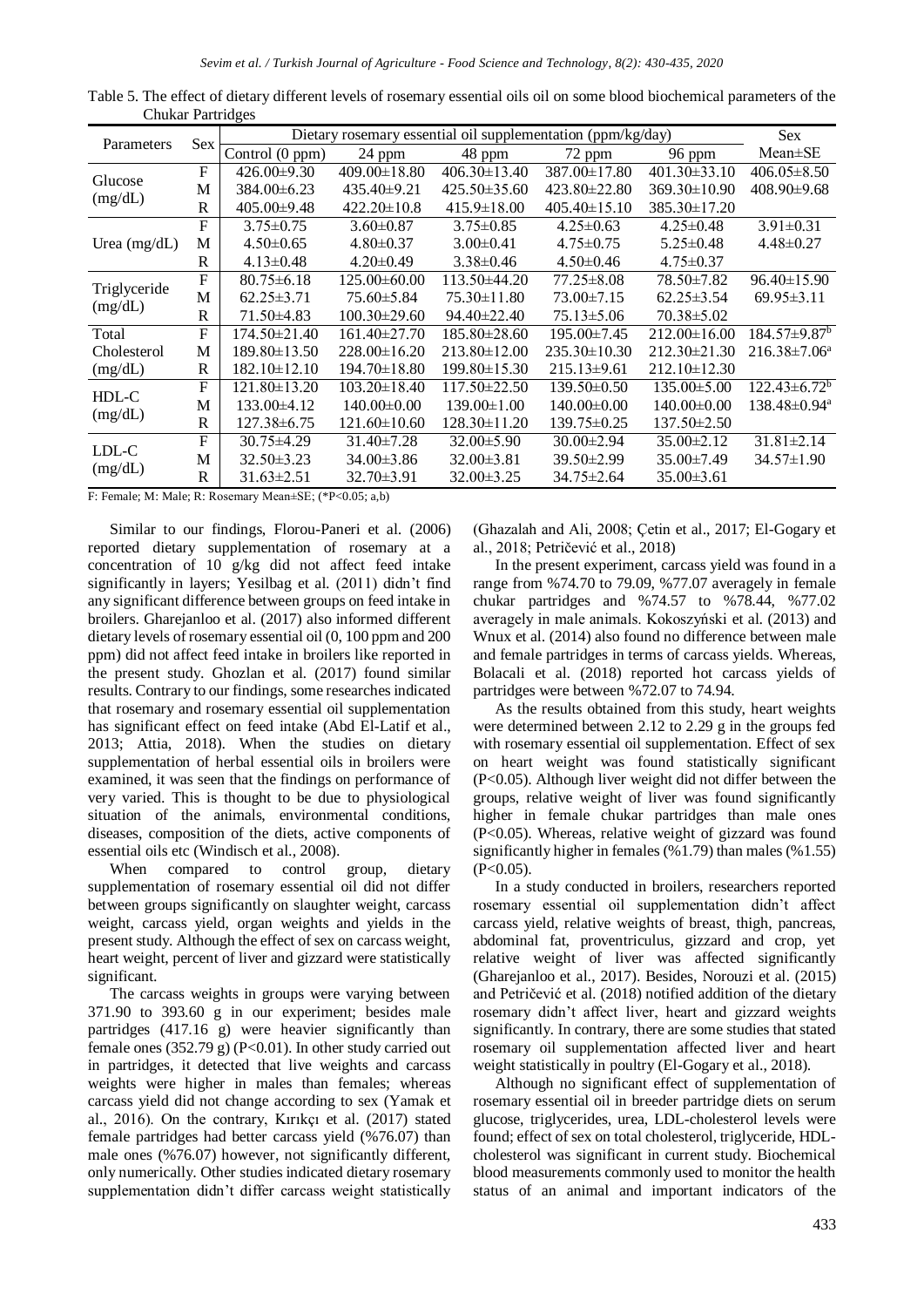physiological and nutritional condition of them (Alagawany and Abd El-Hack, 2015). In the present study, dietary rosemary essential oil supplementation did not affect blood serum glucose, urea, triglyceride, total cholesterol, HDL-C and LDL-C levels in breeder Chukar partridges. However, the effect of gender was found significantly except LDL-C (P<0.05). Some researchers found similar results dietary supplementation of herbal essential oils such as sage (Yurtseven et al., 2008) and black seed oil (Çetin et al., 2008) in biochemical blood parameters of partridges. Çiftçi et al. (2013) also didn't find any effect of rosemary oil supplementation on serum lipid values in quails.

In contrast to our experiment, many researchers found the effects of rosemary products on lipid profile of blood serum were controversial. Some of them remarked dietary rosemary supplementation reduce lipid parameters in blood serum in laying hens (Bölükbaşı et al., 2008; Alagawany and Abd El-Hack, 2015) and broilers (Ghazalah and Ali, 2008; Polat et al., 2011). Furthermore, some studies found hyperlipidemic effects of rosemary supplementation in broilers (Polat et al., 2011; Abd El-Latif et al., 2013). El-Gogary et al. (2018) stated dietary rosemary essential oil supplementation did not differ blood plasma LDL-C levels but affected HDL-C levels significantly.

Urea or uric acid content in blood serum might be an important clue for to identify renal problems humans and animals. Our outcomes for urea level in blood serum were also compatible with other dietary rosemary product experiments in laying hens (Alagawany and Abd El-Hack, 2015) and broilers (Polat et al., 2011; Abd El-Latif et al., 2013). In contrary, (Rostami et al., 2015) and (Ghazalah and Ali, 2008) found that %0.5 rosemary powder supplementation to diets decreased blood uric acid levels in broilers. The discrepancies between the studies might be due to the variety of the rosemary product (essential oil, phenolic compounds, powder etc), doses, experimental conditions and animal type.

As a conclusion, dietary supplementation of rosemary essential oil to breeder chukar partridges in different levels had no significant effect on feed intake, glucose, urea, triglyceride, total cholesterol, HDL-Cholesterol, LDL-Cholesterol in blood serum. However, gender of animals had significantly effective on some parameters.

# **References**

- Abd El-Latif AS, Saleh NS, Allam TS, Ghazy EW. 2013. The effects of rosemary (*Rosemarinus afficinalis)* and garlic (*Allium sativum*) essential oils hematological, biochemical and immunological parameters of broiler chickens. British J. Poultry Sci., 2: 16–24. DOI: 10.5829/idosi.bjps.2013.2.2.74145.
- Alagawany M, Abd El-Hack M. 2015. The effect of rosemary herb as a dietary supplement on performance, egg quality, serum biochemical parameters, and oxidative status in laying hens. J. Anim. Feed Sci., 24: 341–347. DOI: 10.22358/jafs/65617/2015.
- Alçiçek A, Bozkurt M, Çabuk M. 2004. The effect of a mixture of herbal essential oils, an organic acid or a probiotic on broiler performance. S. Afr. J. Anim. Sci., 34: 217–222.
- Attia FA. 2018. Effects of dietarty rosemary leaves and black seed on broiler performance. Egypt.Poult.Sci., 38: 465–481.
- Bolacali M, Küçük M, Tufan T, Aslan L. 2018. Effect of management system and dietary yeast autolysate on the performance, slaughter and carcass characteristics of partridges (*Alectoris chukar*). S. Afr. J. Anim. Sci., 48: 344– 352. DOI: http://dx.doi.org/10.4314/sajas.v48i2.15
- Bölükbaşı ŞC, Erhan MK, Kaynar Ö. 2008. The effect of feeding thyme, sage and rosemary oil on laying hen performance, cholesterol and some proteins ratio of egg yolk and *Escherichia coli* count in feces. Arch.Geflügelk., 72: 231–237.
- Brenes A, Viveros A, Goñi I, Centeno C, Saura-Calixto F, Arija I. 2010. Effect of grape seed extract on growth performance, protein and polyphenol digestibilities, and antioxidant activity in chickens. Span. J. Agric. Res., 8: 326–333. DOI: 10.5424/sjar/2010082-1199.
- Buğdaycı KE, Ergün A. 2011. Esansiyel yağ ve/veya probiyotiğin broylerlerde performans, immun sistem ve bazı kan parametreleri üzerine etkisi. Ankara Üniv. Vet. Fak. Derg., 58: 279–284.
- Çetin İ, Yesilbag D, Cengiz SS, Belenli D. 2017. Effects of supplementation with rosemary (*Rosmarinus officinalis L.*) volatile oil on growth performance, meat MDA level and selected plasma antioxidant parameters in quail diets. Kafkas Univ. Vet. Fak. Derg., 23: 283–288. DOI: 10.9775/kvfd. 2016.16438.
- Çetin M, Yurtseven S, Şengül T, Sögüt B. 2008. Effect of black seed extract (*Nigella sativa*) on growth performance, blood parameters, oxidative stress and DNA damage of partridges. J. Appl. Anim. Res., 34: 121–125. DOI: 10.1080/09712119. 2008.9706955
- Çiftçi M, Şimşek ÜG, Azman MA, Çerçi İH, Tonbak F. 2013. The effects of dietary rosemary (*Rosmarinus officinalis L.*) oil supplementation on performance, carcass traits and some blood parameters of Japanese quail under heat stressed condition. Kafkas Univ. Vet. Fak. Derg., 19: 595–599.
- Cufadar Y. 2015. Protein and energy requirements of breeding partridges. Turkish Poultry Science, 12: 21–24.
- El-Gogary MR, El-Said EA, Mansour AM. 2018. Physiological and immunological effects of rosemary essential oil in growing rabbit diets. J. Agric. Sci., 10: 485-491. DOI: 10.5539/jas.v10n7p485.
- Florou-Paneri P, Dotas D, Mitsopoulos L, Dotas V, Botsoglou E, Nikolakakis I, Botsoglou N. 2006. Effect of feeding rosemary and α-tocopheryl acetate on hen performance and egg quality. Int. J. Poult. Sci., 43: 143–149.
- Gharejanloo M, Mehri M, Shirmohammad F. 2017. Effect of different levels of turmeric and rosemary essential oils on performance and oxidative stability of broiler meat. Iran. J. Appl. Anim. Sci., 7: 655–662.
- Ghazalah AA, Ali AM. 2008. Rosemary leaves as a dietary supplement for growth in broiler chickens. Int. J. Poult. Sci., 7: 234–239.
- Ghozlan S, El-Far A, Sadek K, Abourawash A, Abdel-Latif M. 2017. Effect of rosemary (*Rosmarinus officinalis*) dietary supplementation in broiler chickens concerning immunity, antioxidant status and performance. Alex. J. Vet. Sci., 55: 152–161. DOI: 10.5455/ajvs.275350.
- Jones R. 1984. A Standart Method for the Dissection of Poultry for Carcass Analysis. The West of Scotland Agricultural College, Auchincruive Ayr Technical note, No.222.
- Kırıkçı K, Tepelı̇ C, Çetı̇n O, Yilmaz A, Günlü A. 2017. Growth, fattening performance, slaughter and carcass characteristics of Rock partridges (*A. gracea*) obtained from molting partridge hens. Bull. Env. Pharmacol. Life Sci., 6: 67–70.
- Kokoszyński D, Bernacki Z, Korytkowska H, Wilkanowska A, Frieske A. 2013. Carcass composition and meat quailty of Grey partridge (*Perdix perdix L.*). J. Cent. Eur. Agric., 14: 378–387. DOI: 10.5513/jcea01/14.1.1210.
- National Research Council. 1994. Nutrient Requirements of Poultry, 9<sup>th</sup> edn. National Academies Press, National Academy Press.